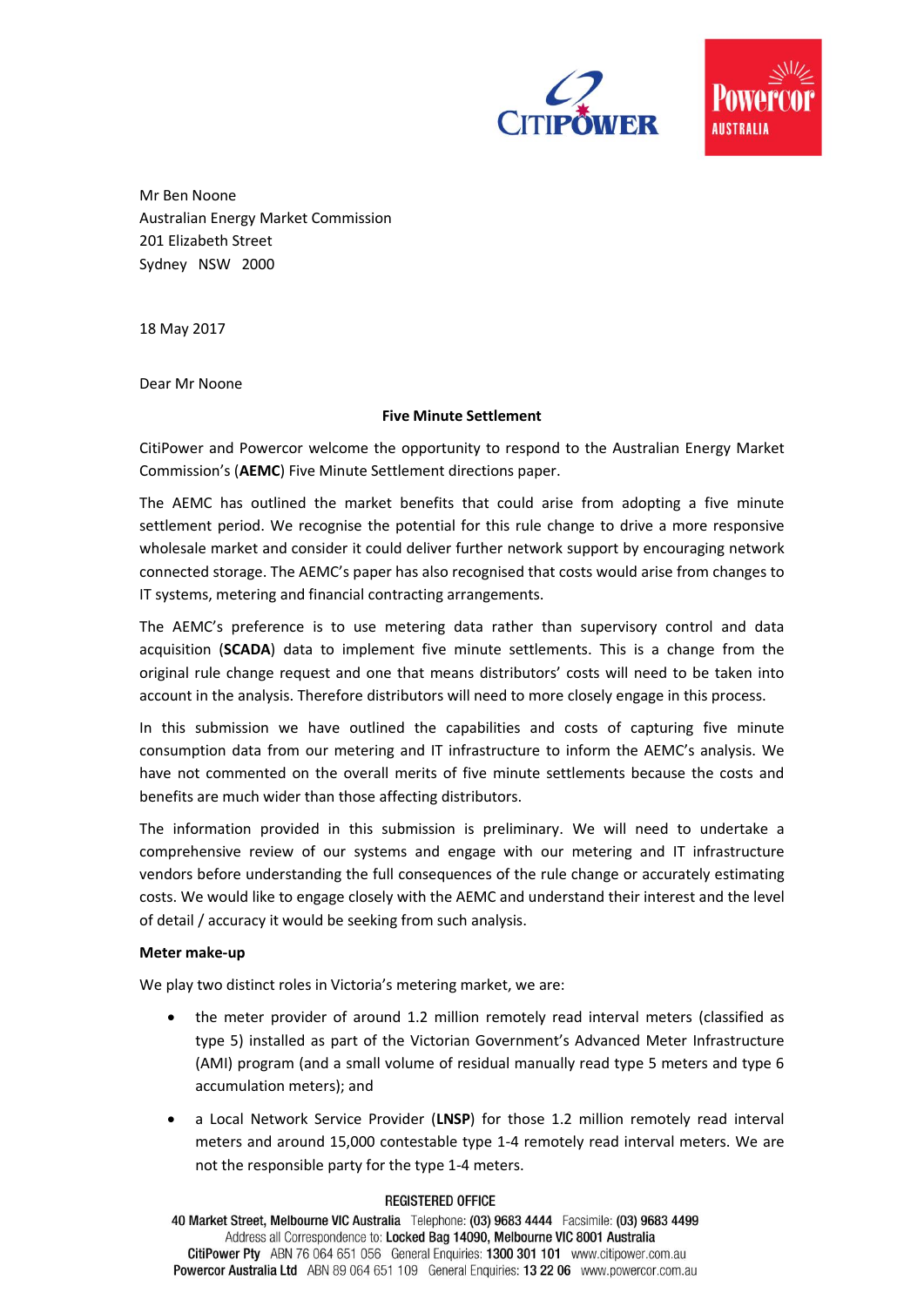As a meter provider, our AMI meters and communication network are well placed to accommodate five minute settlement. However, reinforcement works to support 6 times more data from these 1.2 million meters would be required to enable this functionality. Despite the metering contestability rule change, we expect to be a metering provider for an extended period of time given the Victorian Government's intended Order in Council on contestability and the time it would take for other metering providers to be appointed.

As an LNSP, our systems will need to process and store 6 times more data from the AMI meters and type 1-4 meters.

# **System changes**

To date we have identified the following necessary changes to effect five minute settlement:

- a firmware upgrade to AMI interval meters. This would need to be sourced from the meter vendors;
- additional access points and relays data on the AMI network is communicated via mesh radio to 3G access points. The AMI network was developed with some headroom to accommodate higher data volumes, but not by 6 times which would be needed. To prevent system backlogs and crashes, we would need to install additional access points throughout the network. More backhaul capacity will also be needed;
- changes to supporting IT metering systems to manage higher quantities of data;
	- o AMI network management system this system controls the reading of meters, collects and then sends daily data to the meter data management system for processing, and stores 12 months of data to use in managing metering faults and other metering issues. The capacity of this system will need to be increased;
	- o meter data management system validates metering data, creates data substitutions and stores 7 years of data as required by the National Electricity Rules (**NER**). In addition to processing and storing more data, this system will need to be modified to aggregate 5 minute data to 15 and 30 increments for use by our network billing system;
	- $\circ$  market transaction systems sends data to the market. This will need increased bandwidth to send and receive five minute interval data; and
	- $\circ$  network planning system this system is used to plan the distribution network. It will need modification to accommodate five minute data.

We have not conducted a fulsome review of the requirement for additional access points, but we believe the cost could be in the order of \$8 million. We have not approached our vendors about the costs for required IT system changes. Due to the significant volume of AMI interval meters capable of providing five minute settlement in Victoria compared to other States (type 6 accumulation meters would not need to provide five minute data), the extent of system changes in Victoria is likely to be greater than elsewhere.

# **Meter memory storage**

The AEMC noted the potential difficulties with locally storing 35 and 200 days of five minute data for remotely read interval meters and type 5 manually read meters respectively as required by the NER. The AEMC engaged with meter manufacturers, which indicated the meters are technically capable of meeting the local storage requirements.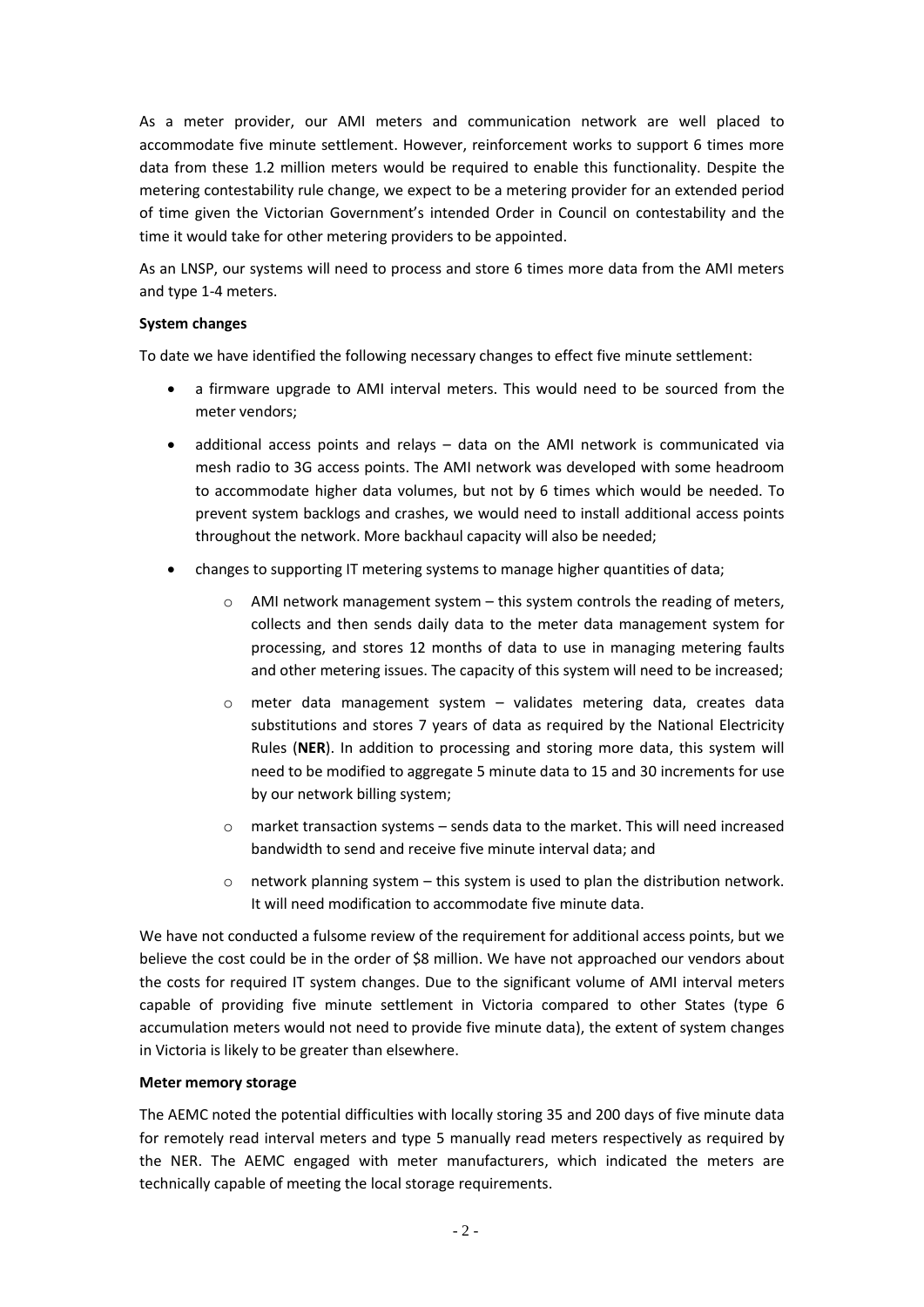Whether meters can store the required data is, in part, a function of their configuration and operation. The default configuration delivered by manufacturers is to provide one 30 minute data stream, however, we have remotely reconfigured our meters to provide and store multiple data streams to ensure AMI and tariff structure benefits are realised, such as:

- export data from the growing number of premises with solar PV installations;
- power quality (coincident voltage and current) data for a range of meters to better balance phase load and reduce augmentation requirements;
- reactive power for customers on certain tariffs to encourage the installation of efficient power factor correction equipment; and
- providing a number of event alarms and logs to remotely monitor the network.

Hence the volume of meter memory being used (and therefore available for additional use) can vary. We have not yet undertaken analysis of our meters' capabilities to comply with the five minute requirement but we would encourage the AEMC to engage with the distributors that operate the meters to understand these implications. We note also that using more memory may shorten meter life because there are limits to the number of times memory can be rewritten. Again, we have not yet investigated these implications.

# **Recording two sets of data**

The AEMC has flagged that distributors could record both five minute and 30 minute metering data. We do not support this because:

- there should be only a single source of truth to avoid data discrepancies; and
- we would need to communicate, process and store 7, rather than 6 times the current data levels.

If the rule change is to be made, market participants should aggregate five minute data to derive 30 minute data if it's required.

# **Transition**

The 15,000 type 1-4 interval meters in our network represent around only 1.2% of total meter volumes, however, the network revenue associated with these meters is around 50% of total network revenue. We suggest these meters transition to five minute settlement first. This will unlock the rule change's benefits for half of transactions (by value), while allowing IT changes to be tested with lower data quantities. With this transition, unforseen issues will be identified without affecting millions of data points generated from the 1.2 million type 5 AMI meters.

We propose type 1-4 interval meters transition to five minute settlement over three years from when the rule comes into effect. Type 5 AMI meters should transition within five years.